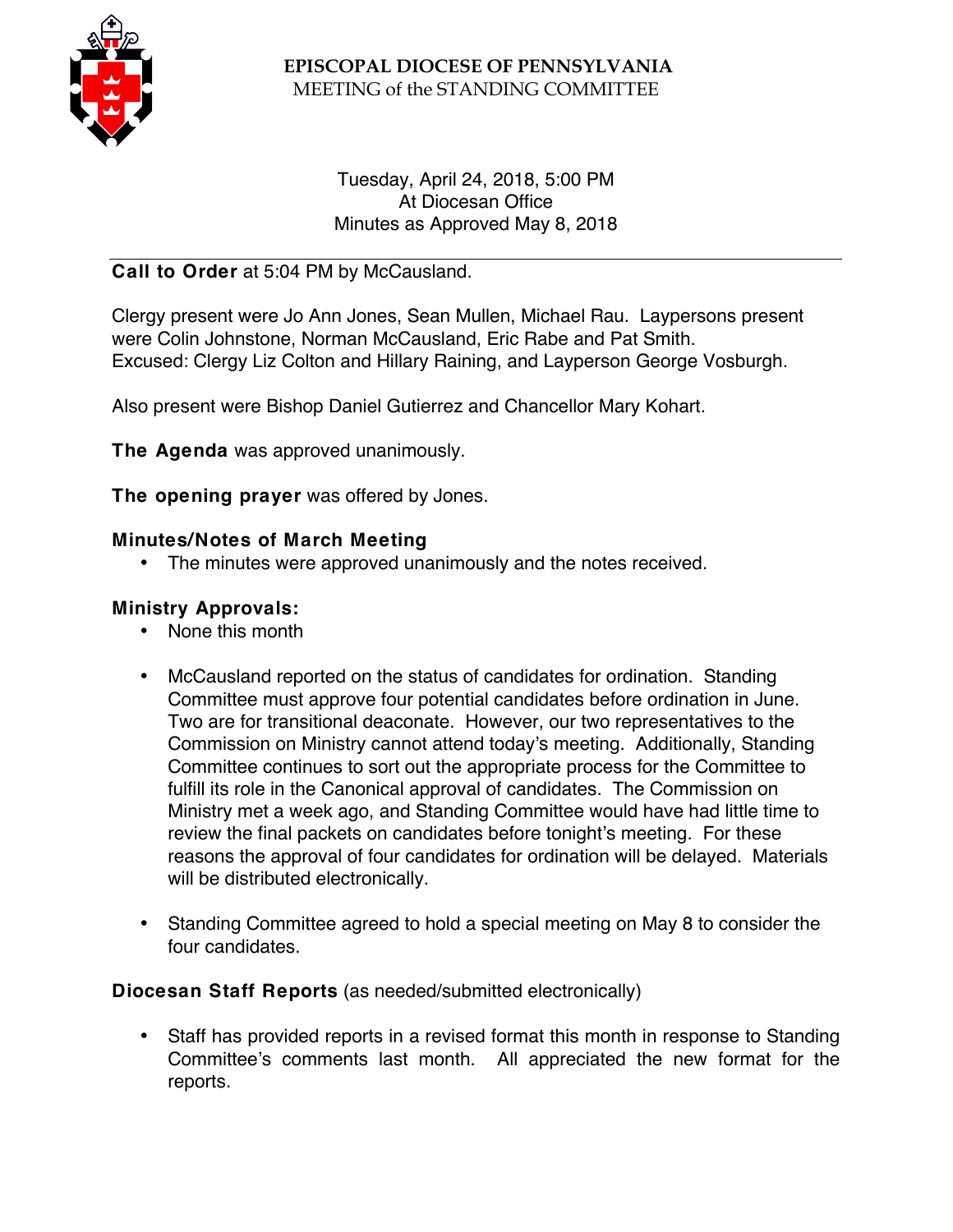

# **Executive Committee Report**

• McCausland reported that the Executive Committee is focused on the ordination process described above.

# **Bishop's Report**

- Staff of the Diocese appreciates the support of Standing Committee and hopes members will be ambassadors for Diocese of Pennsylvania
- Work underway is underway on the 2019 budget. The Budget Subcommittee of Finance is working to address deficits and produce a budget that is balanced.
- The Bishop believes that his work until now has been to understand and support congregations, but it is now time to put into action initiatives to empower congregations. "Too often we wait for the next person to be the answer to our prayers; we should be the answer to the world's prayers, he said."
- St. Jude and the Nativity located at 203 Germantown Pike, Lafayette Hill, PA is reorganizing.
- The new Diocese Growth and Development Fund has applications for capital improvements at 49 churches. A committee has reviewed these and recommends 10 for funding using the entire 2018 allocation.
- The new committee to consider Review of Endowment Funds met on April 23, 2018.
- The Bishop has identified three areas of important need in the Diocese and hopes to fund work in these: Congregational Life and Development (mediation teams); Development supporting disciples and parishes; and Clergy support.

## **Chancellor's Report**

- Standing Committee must consider and pass a resolution to provide for governance of St. Jude and the Nativity parish under Canon 13.4.
- Renovations of the residence at St. Mary's Bainbridge are complete now and the apartment is on the market for rent.

## **Finance Committee Referrals**

• Finance requests that Standing Committee appoint new committee to review options for Diocesan office space. Finance recommends the committee include representatives of Standing Committee, Diocesan Council, Finance and its Property Subcommittee.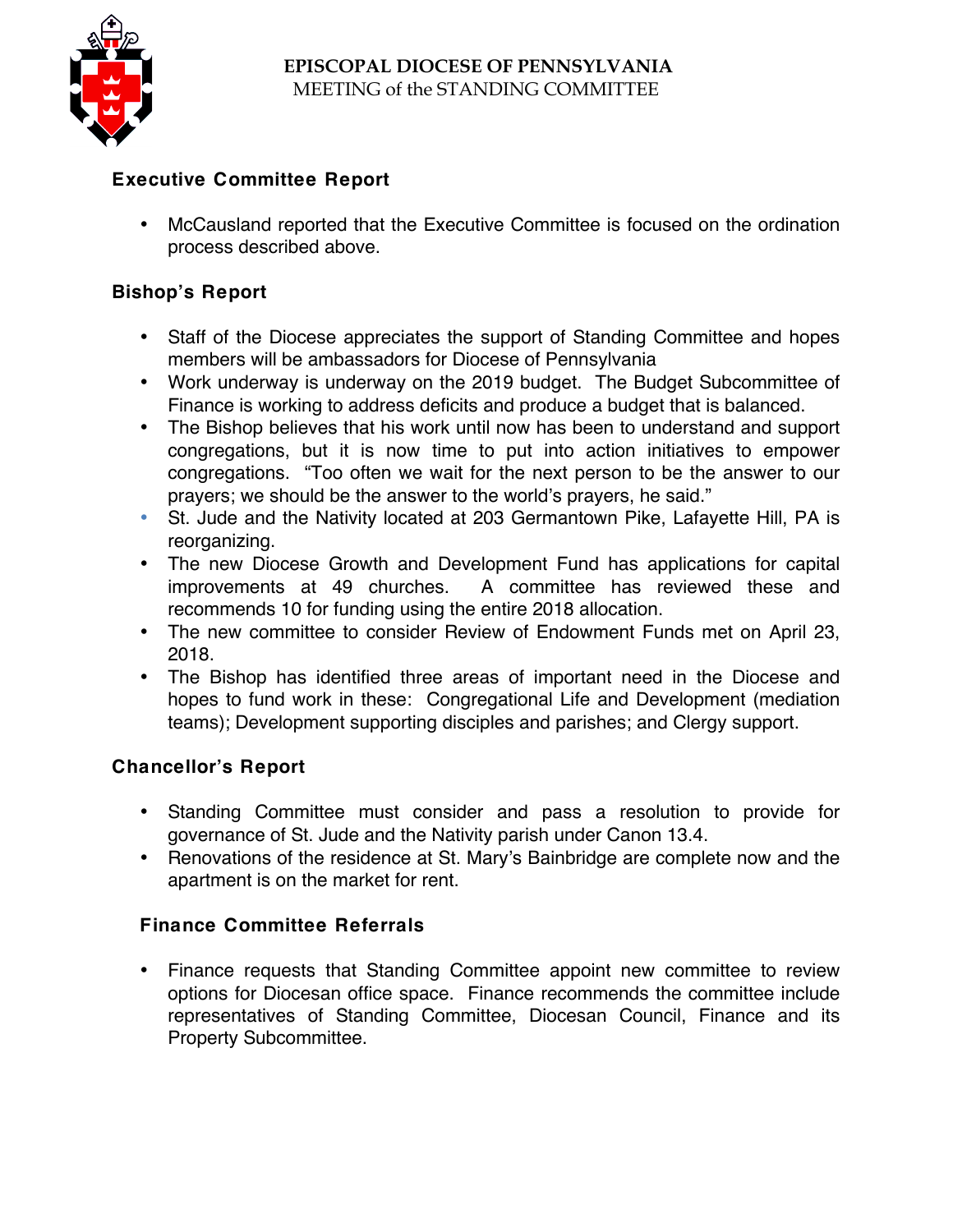

• *A resolution was made and seconded that Standing Committee form a committee to consider options for office space after the current lease expires in 2019. The new committee will have two members each from Standing Committee, Finance, and Diocesan Council and a single person from staff. Standing Committee and the Bishop will have the final decision on a location of office.* (Smith/Jones) **Approved unanimously.**

### **Communications** – none.

**Old Business** – Planning for a Standing Committee retreat with the Bishop continues.

### **New Business**

Recommendations for Nominating Committee - The Nominating Committee is seeking candidates for various Diocese governance elections at the November Convention. Amanda Eiman, of the committee, requested an updated description of Standing Committee roles and responsibilities, and McCausland provided one. Mullen and Smith are in the last year of their first terms, and are eligible for reelection should they decide to run for election in 2018.

## **Diocesan Commission/Committee Reports (as necessary)**

● Finance Rabe/Rau Rau reported that, with latest letter of appeal to parishes, we are seeing increased pledging, but pledging remains below the need. The "Fair Share Committee" under The Rev. Tim Stafford, is looking at the giving by churches. The committee believes assessments must increase. Finance and the Budget Subcommittee are considering alternatives.

● Incorporation Smith McCausland has discussed the status with chair Frank Allen. Smith distributed a report on the committee's work. Committee expects to offer a resolution to Convention in 2018 to endorse the concept of incorporating.

● Congregational Life and Development Team  $\blacksquare$ This Team met on Wednesday, April 18. In order to support most-distressed churches, the Committee and Bishop believe we will need outside professionals. This Committee will serve those churches that are stable and yet in transition.

● Constitution & Canons **Johnstone** No report